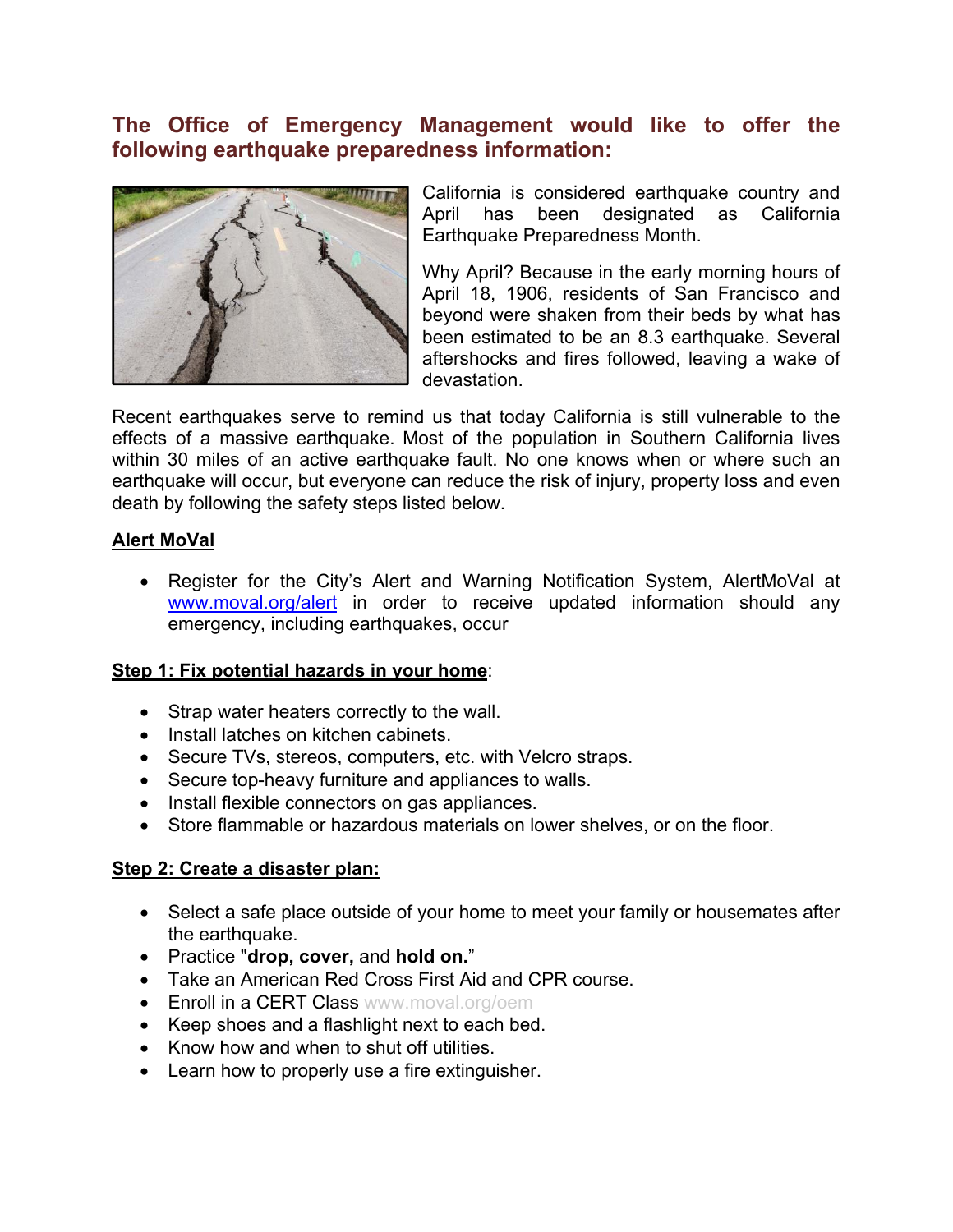• Keep a fire extinguisher in an easy access area and ensure everyone know how to exit.

#### **Step 3: Disaster supply kits:**

- Keep a personal disaster supply kit in your home, in your car, and at work, with at least the following:
	- o Medications and important medical information, first aid kit and handbook.
	- o Spare eyeglasses or contact lenses.
	- o Bottled water and snack foods.
	- o Whistle (to alert rescuers to your location).
	- o Emergency cash, in small bills.
	- o Working flashlight with extra batteries and bulbs.
	- o Copies of personal identification and emergency contacts.
- In addition to your personal disaster supply kits, store a household disaster supply kit with a 7-10 day supply of items needed to live without normal services (water, electricity, etc.) for each member of your family while you begin recovery.

#### **Step 4: During earthquakes and aftershocks:**

- **Drop, Cover, and Hold On.**
	- o During earthquakes, *drop* to the floor; take *cover* under a sturdy desk or table, and *hold on* to it firmly.
- If you are in bed, hold on and stay there, protecting your head with a pillow.
- The area near outer walls is very dangerous. Do not try to go outside during shaking.
- If outside, move to a clear area if you can safely do so; avoid power lines, trees, and other hazards.
- If driving, pull over to the side of the road, stop, and stay in your car until shaking stops.

## **Step 5: When safe, continue to follow your disaster**

**plan:** The first days after the earthquake:

- $\overline{\bullet}$  Until you are sure there are no gas leaks, do not use open flames or operate any electrical or mechanical device that can create a spark. Never use the following indoors: camp stoves, gas lanterns or heaters, gas or charcoal grills, or gas generators. These can release deadly carbon monoxide or be a fire hazard in aftershocks.
- Turn on your portable or car radio for information and safety advisories.
- Check on the condition of your neighbors.
- If power is off, plan meals to use up refrigerated and frozen foods first.
- If your water is off or unsafe, you can drink from water heaters, melted ice cubes, or canned vegetables.

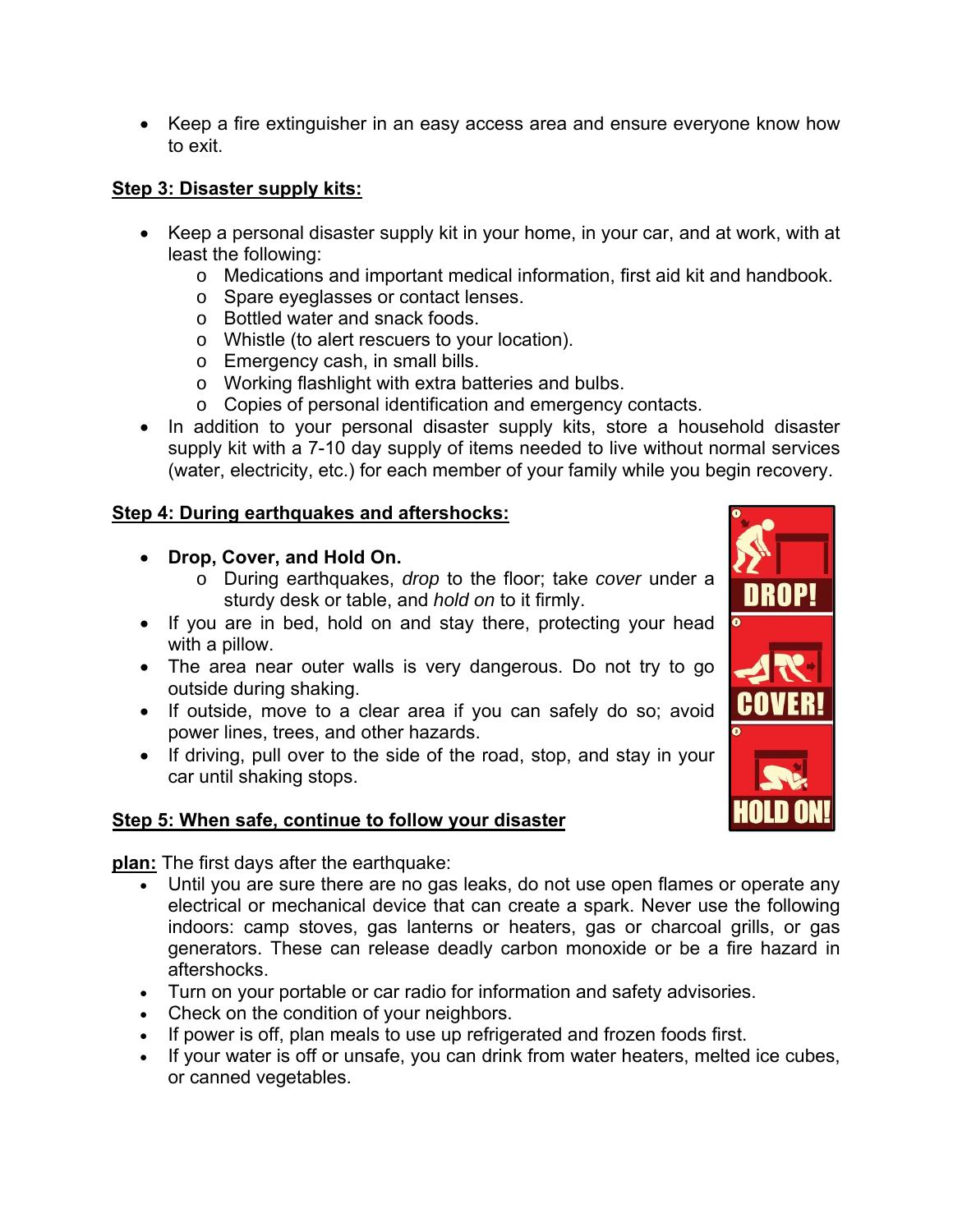Report damage to your local building department and to your local office of emergency services.

To learn more about how to be prepared for an emergency disaster or earthquake, visit:

California Emergency Management Agency – www.calema.org Federal Emergency Management Agency – www.fema.org The Red Cross – www.redcross.org City of Moreno Valley- www.moval.org

# **The Moreno Valley Fire Department offers the following information on hiking safety:**

Many people have discovered that walking and hiking are safe and healthy ways to keep active and have fun. With the temperatures rising as the summer season approaches, the Moreno Valley Fire Department would like to share some helpful safety tips.



#### **Communicate**

- Hike with friends and family. Not only is the companionship a great way to share the experience, but it provides added safety benefits.
- Inform someone not hiking with you of your intended location and intended return. Make sure to take a cell phone in case of an emergency. Be prepared to provide a latitude/longitude of your location if needed.
- Remember to make contact after your return.



## **Stay Hydrated – Prevent heat-related illnesses**

- Pack water/drinks, snack bars, or other easily carried foods.
- Drink fluids (non-alcoholic) often. Don't wait until you're thirsty to drink

 Don't drink liquids that contain alcohol or large amounts of sugar; these actually cause you to lose more body fluid.

Avoid very cold drinks as they can cause

stomach cramps.

Be aware of your limitations and be cautious not to overexert yourself.

#### **Stay on the trails**

 Trails are there for your safety. Walking off-trail can increase your chances of suffering an injury or even getting lost.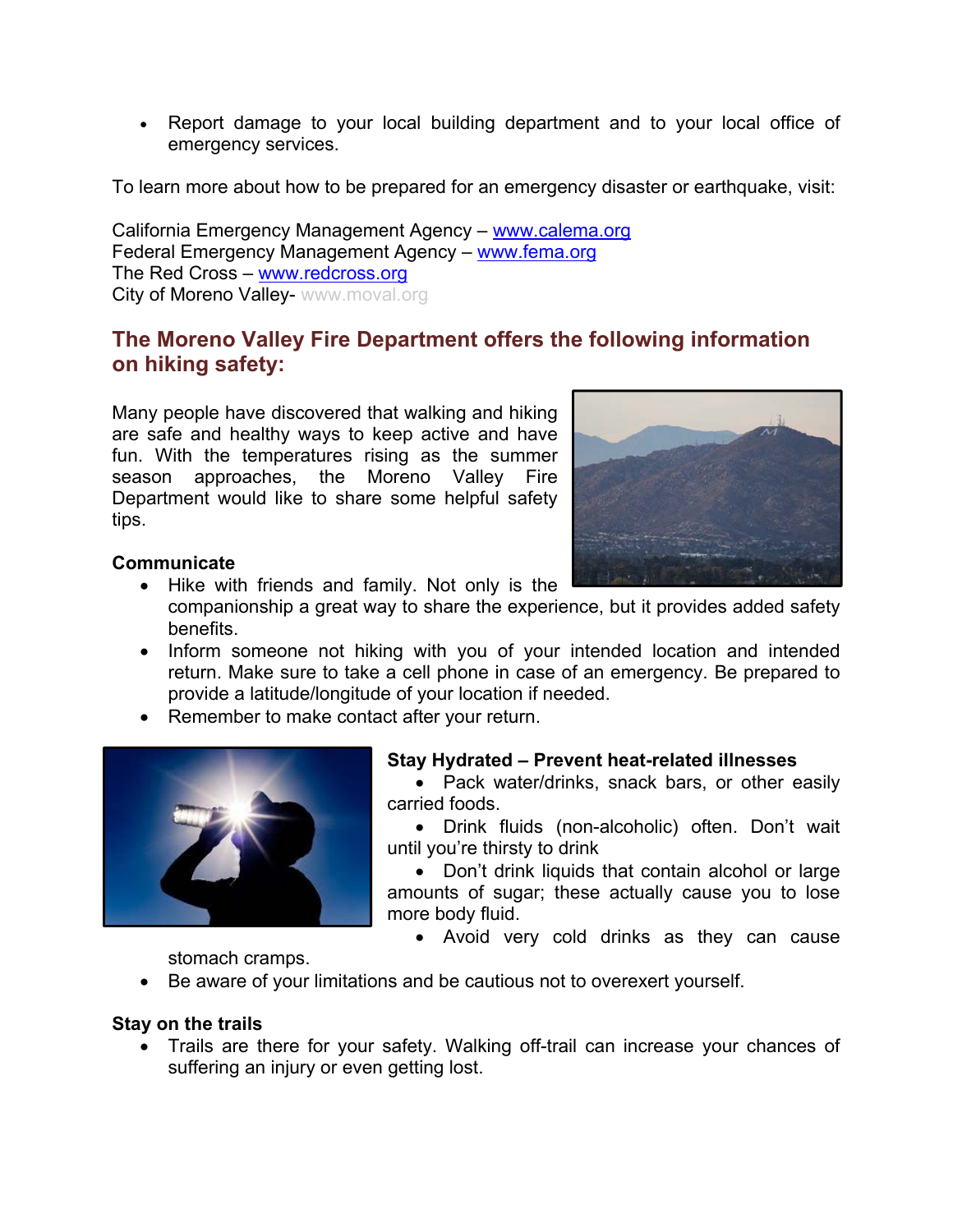- If you encounter wildlife on the trail, keep your distance and back away slowly. DO NOT run.
- Be aware of your surroundings. Remember, although the sights are beautiful, you share the mountains with other wildlife and plants.
- Be aware of the elements. Check the weather before you set out and pack clothes accordingly.

#### **The Moreno Valley Fire Department offers the following information on snake safety:**



With the summer season approaching and temperatures rising, so do the incidences of snake sightings and injuries. The Moreno Valley Fire Department would like to share some important safety tips about snakes, particularly rattlesnakes which are common to Southern California.

#### **Snake Facts:**

- Snakes can strike at a distance up to one-half their body length.
- A snake can still bite if its head has been separated from its body.
- A rattlesnake doesn't always provide a "warning" by rattling before striking.
- Snakes will also hide in shoes left outside, so always check shoes or boots before wearing.

## **What can I do to keep snakes away from my house?**

- Keep grass and vegetation in your yard cut short.
- Trim shrubs and bushes so you can see the ground under them.
- Remove piles of debris, including branches, leaves, boards and logs, as these provide hiding and nesting places for many kinds of snakes.

## **What do I do if I see a snake?**

- Walk! Do not run away from the snake. Take two steps backward and watch where the snake goes, then calmly turn around and leave the snake alone.
- It is recommended to contact a professional to remove the snake.
- Do not kill the snake.
- If safe to do so take a picture, so that a professional can provide you with positive identification.

## **What should I do if bitten by a snake?**

- Remain calm, and remove yourself from the area immediately.
- Call 911 and seek medical attention immediately.

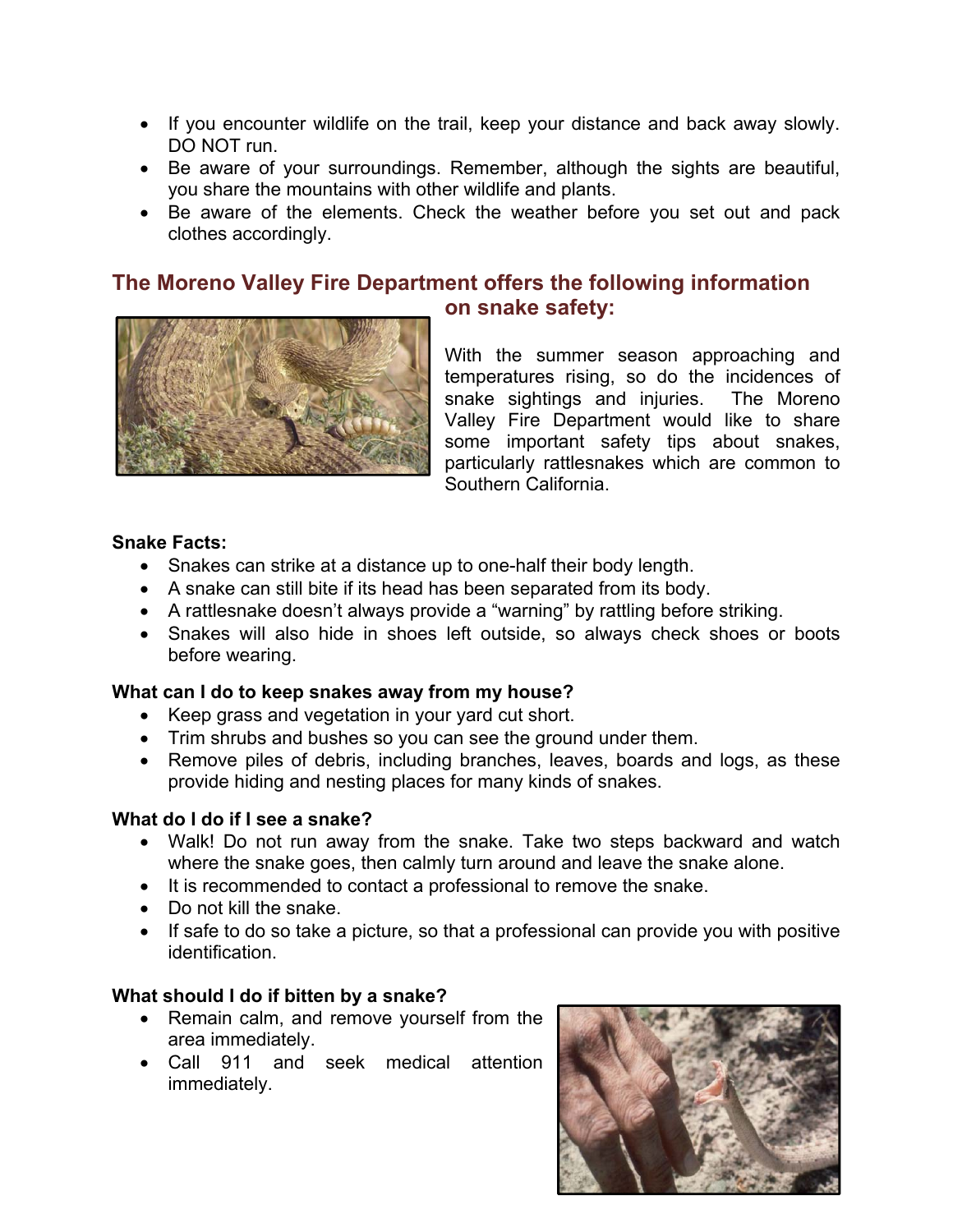- If you know or suspect the snake is venomous, remove any constricting jewelry, watches, clothing, etc.
- Keep the victim and/or injured limb still as you would a strain or break.
- Clean the bite area thoroughly (however, do not suck the venom from bite).
- Do not apply ice; do not use a tourniquet, and never cut on the fang marks.

#### **Tips to keep your pets safe:**

- Pets make great hiking companions but it is important to keep them safe as well. Ask your vet about the rattlesnake vaccine. The vaccine will help reduce/delay the effects of the venom if they are bitten by a rattlesnake.
- Keep your pet on a 6-foot leash. Keeping your dog from wandering too far can help you and your companion escape safely if needed
- Avoid rocky or dense brush. Staying on the trails and avoiding rocky or dense brush will allow you to see ahead and avoid any areas as needed.
- If you or your pet encounters a snake, walk away slowly!
- If your pet is bitten, they will need immediate veterinary care. Make sure to immobilize your pet and keep them as quiet as possible, the more your pet moves the quicker the venom will circulate through their body.

# **The Moreno Valley Fire Prevention Bureau offers the following information regarding hazard abatement:**



2016 was expected to be an above normal fire season. Continuing drought conditions were expected to persist throughout the state. After a record year in 2015, 2016 ultimately ended with the year aligning with the 10 year average; below early predictions. Although increased rainfall in early 2017 was expected to keep vegetation, growth and fire fuel moist and will lower the possibility of fires, the added precipitation has the effect of increasing the growth and thereby increasing the need for on-going hazard

abatement. Limiting these risks and protecting the welfare of our residents and first responders is a priority in the City. The Moreno Valley Fire Department would like to share some important information.

The Moreno Valley Fire Prevention Bureau inspects and enforces the abatement of approximately 1,700 vacant parcels, which can pose a danger to the health, safety and welfare of residents and first responders. The primary function of the Hazard Abatement Program is to reduce the risk of fires within the community by pro-actively establishing defensible space and reducing/ removing combustible materials on